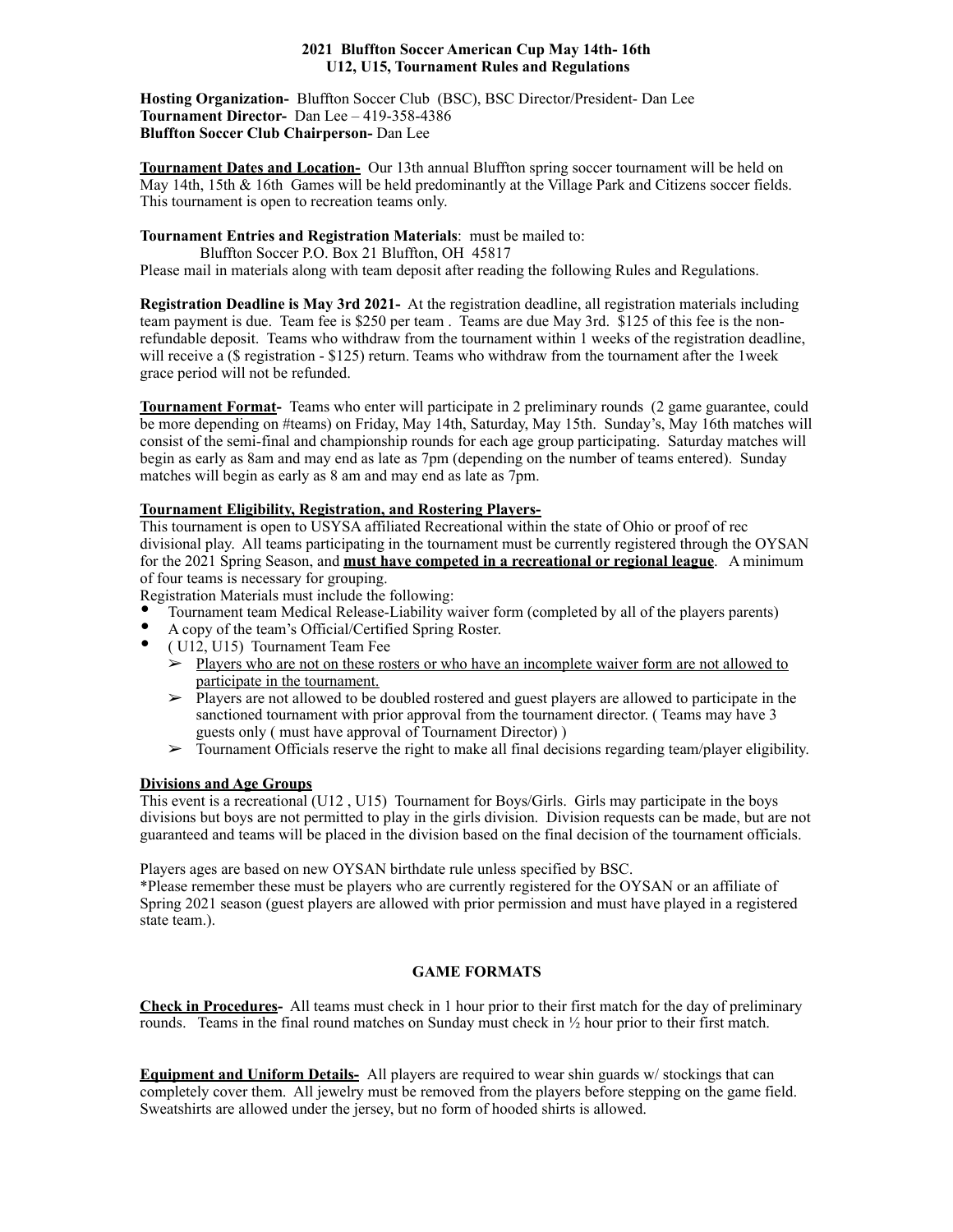### **2021 Bluffton Soccer American Cup May 14th- 16th U12, U15, Tournament Rules and Regulations**

Team jerseys must consist of the same color. Teams must also provide a white jersey/Pinnes to serve as an alternate (home teams will wear the white jersey). Numbers are not required on the jersey, but are suggested (please do not have multiples of the same number on different jerseys if possible). Goalkeepers must have an alternate colored jersey separate from their team and the opponent.

**Game Ball Sizes-** U12 – Size 4, U15 – Size 5

**Match Duration**- Matches will be 50 minutes for U12 (two 25 minute halves), 60 minutes for U15 (two 30 minute halves). Matches will have a 5 minute halftime period (halftime may be altered due to the time schedule of the games). **For those competing in recreational divisions, we ask that coaches ensure giving all of their player's equal participating time.**

\* Clock is continuous unless there is a significant injury to a player. If play is stopped for more than 5 minutes, the game clock may be reset appropriately. No more than 5 minutes can be added back to the game clock.

**Substitutions-** Unlimited substitutions are allowed by the referee under the following guidelines:

- Before a throw in by the team awarded the throw in.
- Before a goal kick or kick-off by either team.
- After an injury that stops play.
- After a caution, (one for one) by both teams if the cautioned player is substituted.

Substitutions must all be made in the designated substitution box/area located at midfield between both team benches. The substitution area is enforced for players entering or stepping off the playing field during the game.

# **Field Size and Field Players**-

Fields will be sized between 60-80 yds long by 45-55 yds wide for U12. Fields will be sized between 100-120 yds long by 50-100 yds wide for U15.

**Sideline Rules-** Home team and home spectators will be on one sideline and away team and away spectators will be on the other sideline. 3 coaches are allowed per team, and coaches must remain in their team bench area. Coaching is not allowed from the other side of the field or behind the goal area. Managers and assistants are allowed on the team bench area, but are considered part of the 3 coach requirement.

**Game Reports-** Game reports will be handled by tournament officials.

**Yellow Cards/Red Cards:** Players/Coaches who receive either of the following will be reported and reports will be sent to the team's home league/association and will also be sent to the OYSAN.

# **Tournament Standings**

Division winners will be determined on the following criteria: 3 points per win, 1point per tie, 0 points per loss Division Tie Breakers will be determined in the following order:

- 1. Result of the head to head match
	- 2. Goal Differential (limited to  $+$  or  $-5$  goals per game)
- 3. Fewest number of goals allowed
- 4. Highest number of goals scored
- 5. FIFA P-K elimination

(If necessary) wild card team scenario:

Team/s will be chosen by the following criteria- Non-group winner w/ the most points Non-group winner w/ the most wins. Non-group winner with highest goal differential (as described above) Fewest goals allowed

Highest goals scored

FIFA P-K elimination